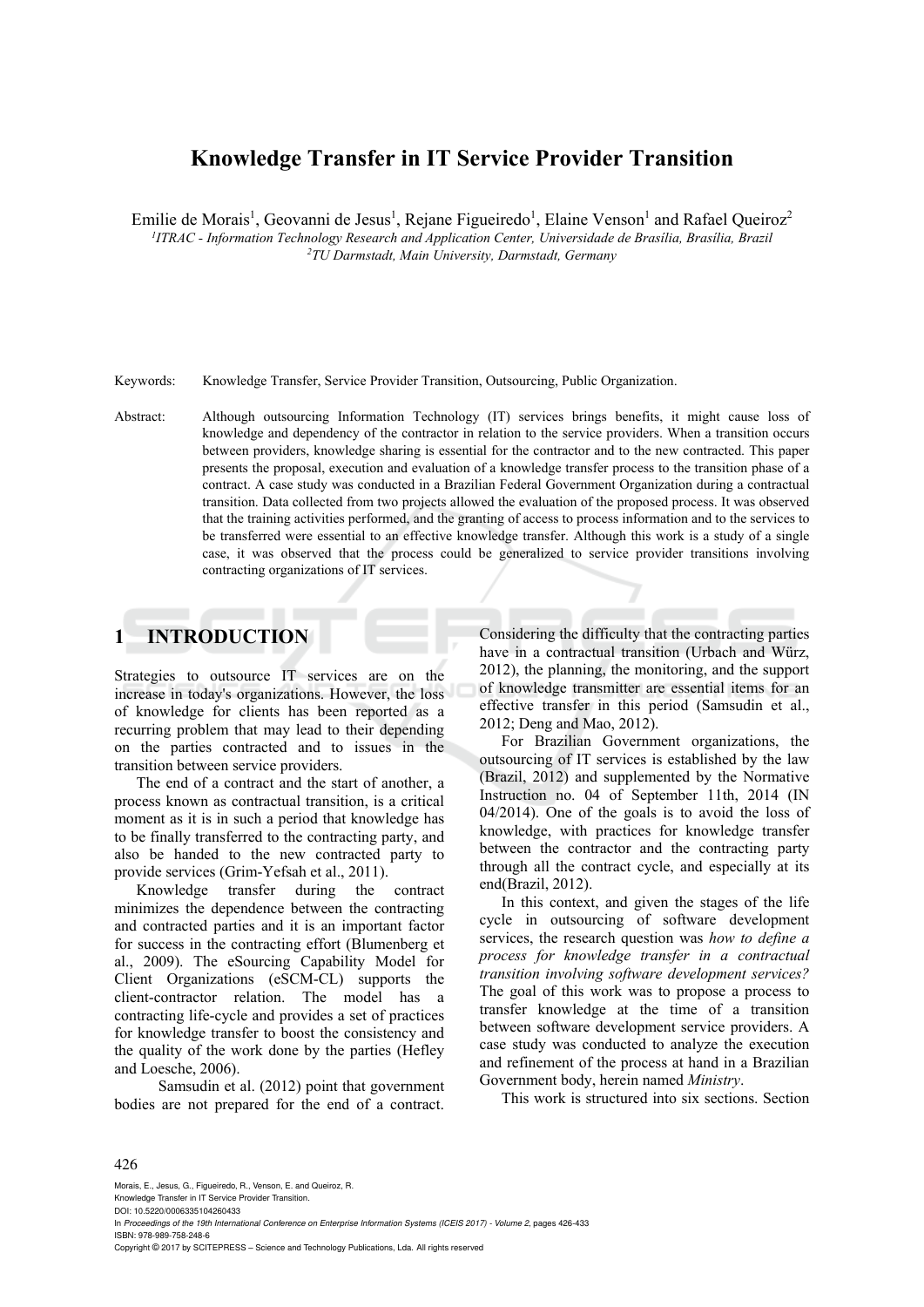2 presents the eSCM model with emphasis on its practices and some works of research that entails knowledge transfer in a service provider transition. Section 3 presents the materials and methods used in this work. Section 4 provides the methodological plan. Section 5 presents the execution of Stage 1 – Process Definition and Section 6 presents Stage 2 –

Case Study. Section 7 provides an analysis of the results. After that we present our Conclusions.

# **2 KNOWLEDGE TRANSFER IN IT SERVICE PROVIDER TRANSITION**

The eSCM-CL is a model of capability whose focus lies on the predictability of the process and its results. The model is divided into three dimensions: *Sourcing Life-Cycle*, *Capability Areas,* and *Capability Levels*. The Sourcing Life Cycle dimension is split into *Ongoing* (containing practices that cover all the cycle) and the *Analysis, Initiation, Delivery* and *Completion* stages.

Given the scope of the model as related to the life cycle of a service contracted, issues such as knowledge management and transfer of resources and knowledge are practices dealt with in the model. The practices of Service Transfer area are performed on the *Initiation* stage. The practices of Service Completion area are performed on *Delivery* and *Completion* stages. On *Ongoing* are performed the practices of Knowledge Management area.

The areas of Knowledge Management (KNW), Service Transfer (TFR), and Service Completion (CMP) were identified as having practices that involve knowledge transfer and contractual transition. The following practices were selected in this work:KNW01 Provide Required Information; KNW02 Knowledge System; KNW04 Lessons Learned; KNW05 Share Knowledge; TFR01 Service Transition; TFR03 Resources Transferred Out; TFR04 Personnel Transferred Out; TFR05 Knowledge Transferred Out; CMP 03 Resources Transfer from Service Provider; CMP 05 Knowledge Transfer from Service Provider.

The *Analysis* stage deals with internal actions of the contracting party to evaluate one's needs to contract. No practices were found in this stage for the context of this work. In this sense Grim-Yefsah et al. (2011) present a set of activities that are carried out at this point. The inventorying of internal and external documents, as well as the code done is in the Third Party Maintenance activity. The

Knowledge Transfer process between the service providers is an activity that includes the transfer of documents, applications and code. In the Maintenance in Cooperation activity, the two service providers execute the maintenance of a system and, in the last activity, the final transfer of the responsibilities to the new service provider takes place.

In these activities Grim-Yefsah et al. (2011) identified good practices. The first one entails meetings between the service providers (the old one and the new one) with the participation of the client, to allow a presentation of the artifacts and the knowledge transfer on the project. The authors also consider cooperative maintenance as a good practice, where the two service providers work in tandem on the joint maintenance of some application.

Alaranta and Jarvenpaa (2010) present facilitating elements for knowledge transfer in transition periods, such as modularization, reuse of 'outside' expertise, joint collaboration e personal identities at work.

# **3 MATERIALS AND METHODS**

This section presents the materials and methods used in this work. The research is descriptive as it aims at identifying, recording and analyzing characteristics that relate to the situation or phenomenon. As regards the technical procedures, we used bibliographical and document research, as well as the application of a case study, given that the goal was to produce knowledge based on a practical and unique case.

The methodology had two stages: Stage *1 - Process Definition,* and *Stage 2 – Case Study.* 

## **3.1 Stage 1 - Process Definition**

In stage 1, a bibliography review was performed to search for elements and practices of knowledge transfer in service provider transition processes. Documents of the client organization were also analyzed to characterize the object of study, as regards service provider transition. After that, semistructured interviews were conducted with the goal of understanding how the transitions in previous contracts had occurred and what were the perspectives and preparations to the new transition.

Based on the bibliography and document review performed, a new process for Knowledge Transfer was proposed to the Ministry.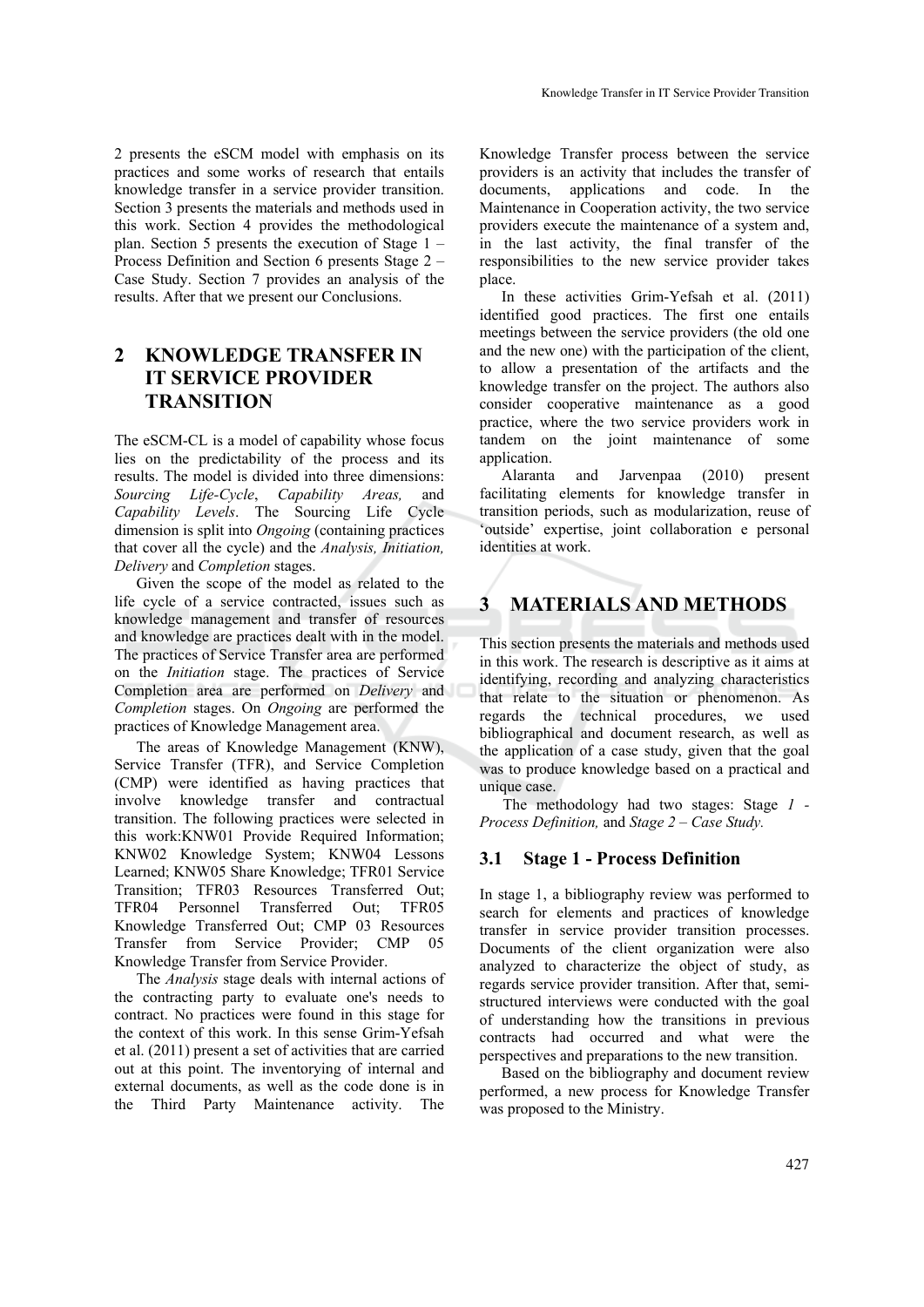### **3.2 Stage 2 - Case Study**

From the Knowledge Transfer process defined in Stage 1, the case study technique was applied to analyze the execution, evaluation and the refining of the process proposed to the body. The case study was conducted in five steps, as suggested by Runeson et al. (2012): 1)Project for a case study: definition of goals and planning the case study;2) Preparation for data collection: defining procedures and protocols for data collection; 3) Evidence collection: carrying out of data collection procedures on the case study; 4) Analysis of the data collected: The analysis procedures were applied to the data; and 5) Report: the study and its conclusions were packaged in a format appropriate for its relaying.

### **3.2.1 Case Study Project**

A Brazilian Government body that would go through a process of contractual transition was chosen. At this point, we defined the goals and the planning for the case study, as well as the research question.

#### **3.2.2 Preparation for Data Collection**

At this point, the case study was characterized and a plan was produced for the data collection.

**Characterization of the Object of Study:** the object, named in this study as *Ministry*, is a Brazilian Government body. The IT area consists of 4 coordination offices. The IT Coordination has a Division of Systems Development (DSYD) responsible for managing software service providers.

Brazilian law provides that civil servants should carry out all management activities. The Ministry's IT area has a small number of civil servants, which hampers the transfer of knowledge, making the scenario critical for a service provider transition. In the service provider transition period that lasted from December 2016 to February 2017, the IT Coordination area had 3 staff: One head and two analysts.

The contract then in force had implemented two providers who worked with: software and service providing and quality support services. For the new contract another service provider was planned and contracted: technology support.

The definition, execution and evaluation of the transfer process was carried out during the contractual transition period, with an emphasis on an agile software development process (MASDD) (Souza Sobrinho et al., 2015).

MASDD is a process consisting of six sub-

processes in which activities, roles, and artifacts were defined, aligned with agile practices and with elements of knowledge transfer ((Brito et al., 2017)). The roles involved in the process entail all the aforementioned service providers and the Ministry's civil servants. There are the roles of Project Leader (IT Analyst) and the Product Owner (PO) who is the demanding party in the project.

**Preparation of the Data Collection Plan:** to analyze the results produced by the proposed process, we used the Goal-Question-Metric (GQM) approach as put forward by Basili and Weiss (1983).Table 1presents the resultant GQM.

|  | Table 1: Resultant GQM (Source: Authors). |  |  |  |  |
|--|-------------------------------------------|--|--|--|--|
|--|-------------------------------------------|--|--|--|--|

| Goal                                                                                                                                        | Question                                                                                                       | <b>Metric</b>                                                                                                                                  |
|---------------------------------------------------------------------------------------------------------------------------------------------|----------------------------------------------------------------------------------------------------------------|------------------------------------------------------------------------------------------------------------------------------------------------|
| Understand the                                                                                                                              | What is the                                                                                                    | Ready Rate                                                                                                                                     |
| efficacy of<br>knowledge<br>transfer                                                                                                        | productive<br>capability of<br>the new                                                                         | Sub-process<br>duration                                                                                                                        |
| activities during<br>the service                                                                                                            | provider?                                                                                                      | Reuse of<br>specialists                                                                                                                        |
| provider<br>transition                                                                                                                      | What is the<br>efficacy of the                                                                                 | Adherence to the<br>process                                                                                                                    |
|                                                                                                                                             | transfer<br>activities as<br>done?                                                                             | Training-<br>execution ratio                                                                                                                   |
|                                                                                                                                             |                                                                                                                | Doubts                                                                                                                                         |
| Understand the<br>perception of<br>those involved<br>in the<br>knowledge<br>transfer<br>activities in the<br>service provider<br>transition | What is the<br>perception of<br>those involved<br>in the<br>transition, on<br>the transfer<br>activities done? | Level of<br>satisfaction of the<br>new provider<br>about the training<br>Perception of all<br>involved on the<br>knowledge<br>transfer process |

The data on productive capability is of a quantitative nature that allows assessing how the process of knowledge transfer helped with the fulfillment of deadlines and delivery dates of projects. We defined the Adherence to the Process metric to find how much of the project executed (hence transferred) complies with the process proposed. The percentage of people that are executing the process, as well as of those who took at least one of the training courses proposed and those who are executing the process is calculated in the training-execution ratio.

According to Argote and Fahrenkopf (2016), measuring the transfer of knowledge is a challenging task and the approaches most used are questions and observations of the data collected during the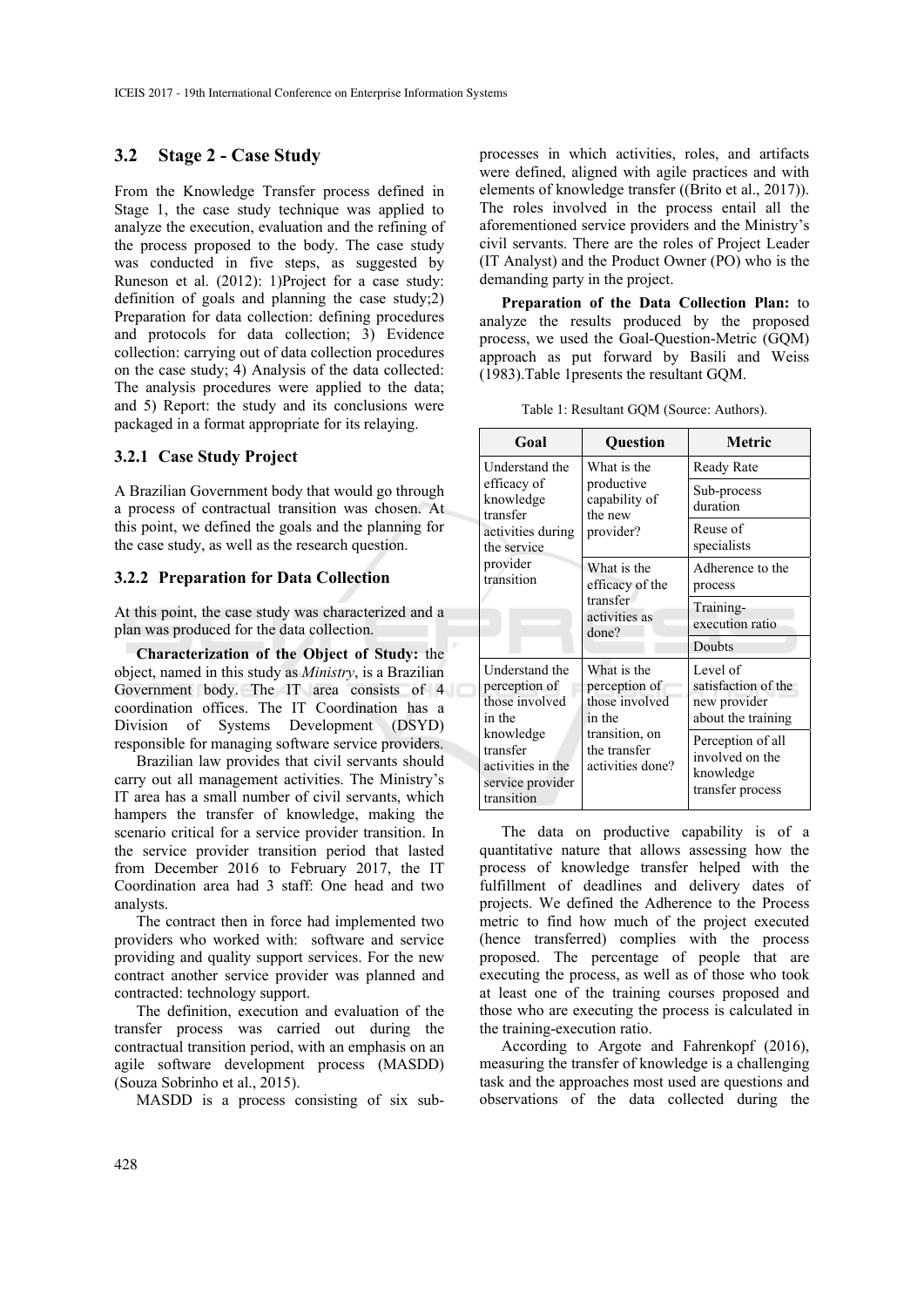knowledge transfer experience. In this work, the techniques adopted included semi-structured interviews, questionnaires, and observation.

#### **3.2.3 Evidence Collection**

In the collection stage, the metrics of the first goal of GQM were gathered through archival data and observations. In order to obtain a general view of the case studied and boost the level of precision, more than one observer was assigned to the task, as suggested by Runeson et al. (2012).

A questionnaire on satisfaction, previously defined in Stage 2, was applied during the training period. The questionnaire consisted in a set of aspects related to the Training, Instructor and a general evaluation. Each aspect was evaluated as Weak, Regular, Good or Excellent. At the end of the process of knowledge transfer, the semi-structured interview was performed with the transcription of the answers into a document.

### **3.2.4 Analysis and Report of Collected Data**

The objective data gathered from the archival data was blended with the observations made during the execution of the project in the analysis stage, and then related to the questions and objectives defined in the GQM. The answers obtained in the questionnaire were presented in graphs to allow the visualization of the results, with their categorization according to the activities proposed in the knowledge transfer process.

Based on the data analysis, a report was generated with the results of the evaluation and suggestions for the knowledge transfer process improvement. The sections below present the execution and the data collection efforts.

# **4 STAGE 1 - PROCESS DEFINITION**

Based on bibliography and documentary reviews performed, a knowledge transfer process for the provider's transition stage was defined for the body under study.

The Ministry's contracts were analyzed. For the outgoing service provider contract, the transition plan was optional and the activities of knowledge transfer were not planned. In the new contract, the transition plan was mandatory and an overlapping period is provided to support the service provider-tobe.

In trying to acknowledge the scenario of a transition period, we conducted interviews with the Head of the DSYD, the Head of the Office Project, and the Management Support Rep. These procedures enabled us to gather a set of practices: Collecting lessons learned from the outgoing service provider; Refining existing processes (from the experience of the outgoing service provider). Collecting feedback on possible refinements to the processes);Holding meetings amongst the service providers with the mediation of the body; Preparing the infrastructure for the incoming service provider; Collecting transfer data to support the drafting of the next contract.

Based on the analysis of the documents and on the interviews, a Process for Knowledge Transfer was put forward for the service provider transition stage. The process proposed entails the stages of Completion and Initiation. Three roles were planned for process execution: the contracting organization, the outgoing service provider, and the incoming service provider.

In the process proposed, there is a period between the two stages, as planned for an overlapping of the service providers, where the old and the new service provider should interact, remotely and in person, to share information. The process proposed is shown in Figure 1.

The audit work is an internal process of the body. This process is aimed at ensuring that the final version of the products and their documentation get delivered, that the software developed throughout the contract have been catalogued, that the final transfer of knowledge did take place, and that all the resources and accesses have been revoked, as provided in (Brazil, 2014).

In the Initiation stage, the Insertion Plan artifact should be prepared pursuant to Brazilian legislation, (IN 04/2014). The plan deals with the planning at the start of the contract, with a meeting held at its beginning and followed by the preparation of the infrastructure to support the incoming service provider.

The organization should have a guide of good practices to undertake such qualification program by the body, the Guide - Training Model. According to guide and to the two references used for the activity, the body should provide an environment for the provider to access the information needed. A definition should be produced in the process on the structuring and use of a remote learning (EAD) environment as well as a Wiki to make the process available, as recommended by Marques-Lucena et al.(2015).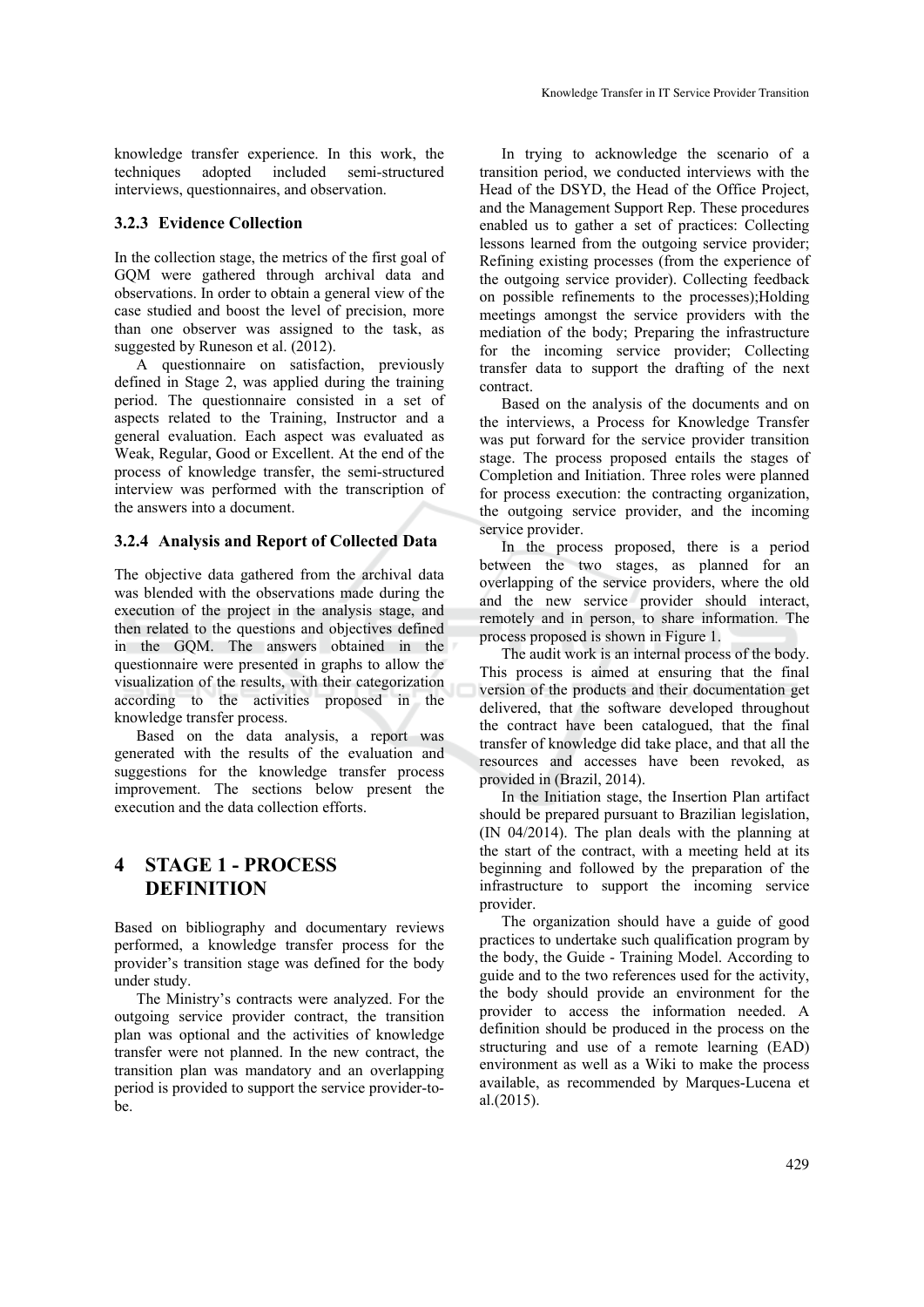

Figure 1: Knowledge Transfer Process in Service provider Transition (Source: Authors).

| <b>Activity</b>                              | Goal                                                                                                                                     | <b>Base Used</b>                                                                                                                    |
|----------------------------------------------|------------------------------------------------------------------------------------------------------------------------------------------|-------------------------------------------------------------------------------------------------------------------------------------|
| Transfer knowledge<br>to organization        | Outgoing service provider should transfer knowledge<br>during the contract to the organization, following the<br>body's Transition Plan. | IN 04/2014<br>$\bullet$<br>CMP05: Knowledge Transfer<br>from<br>Service<br>Provider                                                 |
|                                              |                                                                                                                                          | Activities: Responsibilities in the Transfer, Editing,<br>$\bullet$<br>and Validation of a Transfer Plan (Grim-Yefsah et al., 2011) |
| Provide feedback                             | Outgoing service provider should provide feedback<br>about the process.                                                                  | Interviews<br>$\bullet$                                                                                                             |
| Auditing                                     | The organization should audit the services provided<br>by the outgoing service provider.                                                 | IN 04/2014<br>$\bullet$<br>Responsibilities in the Transfer Activity (Grim-<br>$\bullet$<br>Yefsah et al., $2011$ )                 |
| <b>Refine Processes</b>                      | Organization should refine the current processes<br>before transferring them to the incoming service<br>provider.                        | $\bullet$<br><b>Interviews</b>                                                                                                      |
| Remove access and<br>resources               | Organization should remove the given resources and<br>accesses from the outgoing service provider.                                       | IN 04/2014<br>$\bullet$<br>CMP03: Transfer of Resources from Service<br>$\bullet$<br>Provider                                       |
| Prepare Infrastructure                       | should<br>Organization<br>plan<br>and<br>prepare<br>the<br>infrastructure that will be used by the new provider.                         | KNW02 Provide Required Information<br>$\bullet$<br>IN 04/2014<br>$\bullet$                                                          |
| Perform Contract's<br><b>Initial Meeting</b> | Organization should establish the services that will be<br>provided and introduce the parties involved.                                  | KNW02 Provide Required Information<br>$\bullet$<br>KNW02: Knowledge System<br>$\bullet$<br>KNW05: Share Knowledge<br>$\bullet$      |
| Perform Trainings                            | Organization<br>should introduce<br>and<br>transfer<br>knowledge on the processes to incoming service<br>provider.                       | KNW01: Provide Required Information<br>$\bullet$<br>KNW02: Knowledge System<br>$\bullet$                                            |
| Monitor Knowledge<br>Transfer                | Organization should monitor execution of the<br>processes at the start of the contract to ascertain the<br>efficacy of the transfer.     | KNW04: Lessons learned<br>$\bullet$                                                                                                 |
| Collaborate with<br><b>Incoming Service</b>  | Organization should seek to answer eventual queries<br>on the processes, projects and systems with the                                   | KNW05: Share Knowledge<br>$\bullet$<br>Organize personal meetings and Knowledge<br>$\bullet$                                        |
| Provider                                     | incoming service provider.                                                                                                               | Transfer activities (Grim-Yefsah et al., 2011)<br>Joint Collaboration (Alaranta and Jarvenpaa, 2010)<br>$\bullet$                   |
| <b>Execute Processes</b>                     | Incoming service provider should start service<br>provision as provided for in contract.                                                 | $\bullet$                                                                                                                           |

Table 2: Process activities (Source: Authors).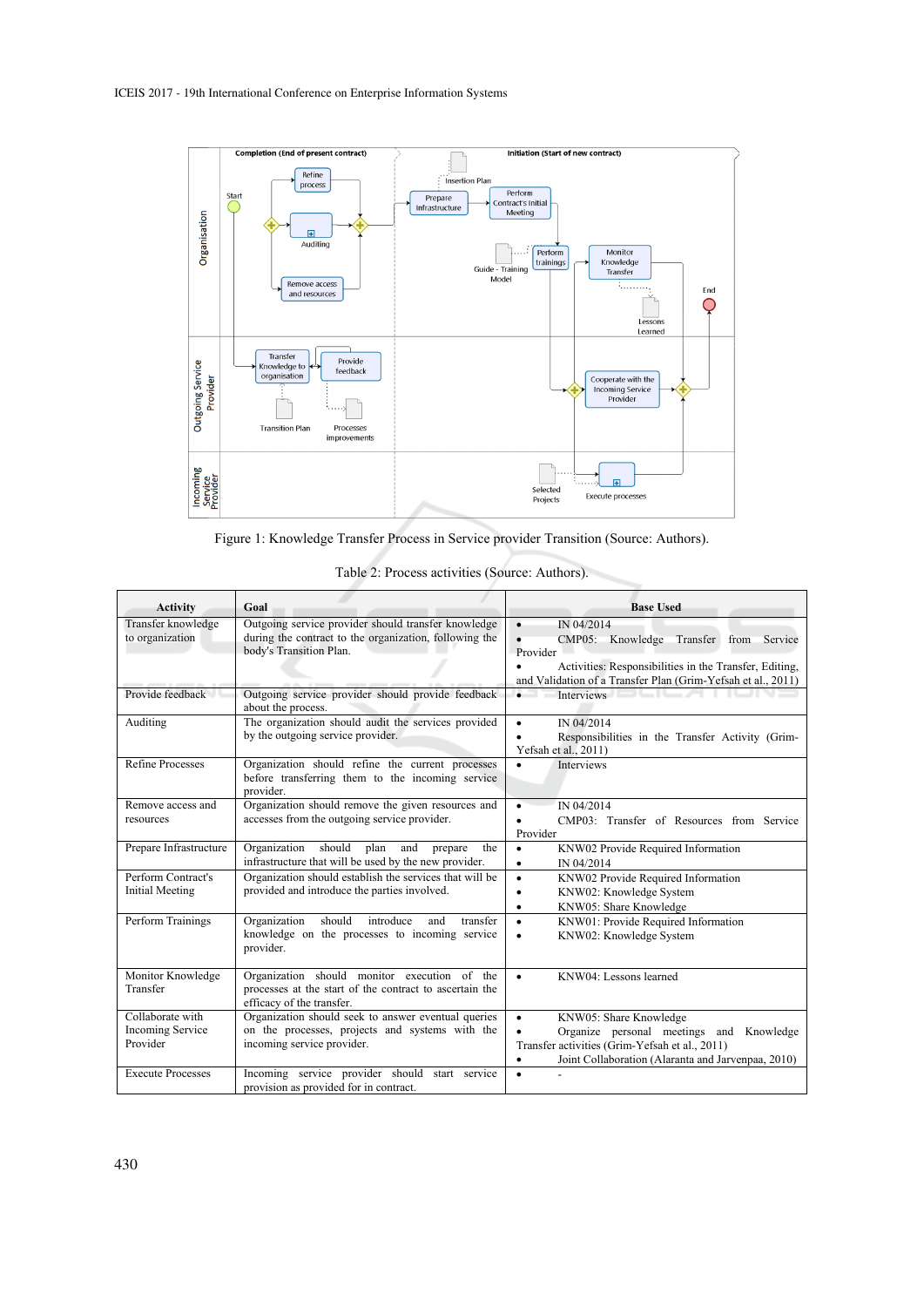# **5 STAGE 2 – CASE STUDY**

From the Knowledge Transfer process for service provider transition defined, we used a case study technique to analyze the execution, evaluation and the refining of the process proposed to the body, our object of study.

## **5.1 Completion**

As there was no provision for a transition plan, there was no prior plan for the final transfer. However, the service provider delivered the final versions of the products and their associated documentation. This delivery was verified in their auditing process. Apart from that, the body revoked all access privileges.

At the end of the contract the service provider identified points for improvement in the MASDD process which, along with monitoring of pilotprojects (Sousa et al., 2016), allowed the refining of the MASDD with the goal of preparing it for the new service provider.

## **5.2 Initiation**

With the new contract in force, the infrastructure support area took some time to grant access profiles for the new service provider. These profiles allow the access to documentation and to training resources. After that a start-of-contract meeting was held that covered aspects such as service orders, contract penalties, and existing processes within the body.

### **5.2.1 Training Execution**

The training program was proposed in modules that were made available on the Distance Learning platform and provided in a classroom environment.

The classroom sessions were done in two days due to time constraints of the service providers. Slides were used in the presentations related to the contents. A practice work approach was used in order to present the requirements management tool.

There were 14 attendants on the first day and 6 on the second.

With the intent of evaluating the quality and efficiency of the training program, a questionnaire was applied to capture the perception of the parties involved on the process of knowledge transfer.

### **5.2.2 Collaboration with the New Service Provider**

The collaboration of the former service provider with the incoming one might take place via meetings, information transfer or even an effort on joint development / maintenance. No provision was made in the then-in-force contract for an overlapping period.

### **5.2.3 MASDD Process Execution**

Work to monitor the transfer of knowledge was done during the execution of the process, via the participation in process activities, as observers, and through the archival data. A project was under way during the contractual transition period, having been developed, namely Project 1. A meeting was then held to enable the transfer of this project, with the business analyst of the software factory, to present what the project was about and its history.

The knowledge transfer was monitored in this project and in a new one, named in this effort as Project 2. Both projects were executed simultaneously. During the first Release, the metrics were collected for both of them.

The results of Project 1 were: training-execution ratio:  $100\%$ , adherence 99,78%, rate of ready  $(1<sup>st</sup>$ Sprint 40%; 2nd Sprint: 83%; 3rd Sprint 100 %), Duration of the sub-processes: 129 days. The results of Project 2 were: training-execution ratio: 50%, adherence 92,55%, rate of ready  $(1^{st}$  Sprint 75%; 2<sup>nd</sup> Sprint: 71,43%; 3rd Sprint 100 %), Duration of the sub-processes: 132 days.

The doubts that have appeared were related to the storage of the artifacts and the evidences criteria of the tests.

Semi-structured interviews were made with those involved in the process, such as: Project Leader, New Software Factory Rep, Tech Support Rep on Quality, and Management Support, to try and discover their points-of-view on the execution of the MASDD and on the knowledge transfer. The answers obtained were transcribed and analyzed.

## **6 DATA ANALYSIS**

At the start of the contract it was observed that the start-of-contract meeting was essential. The preparation of the infrastructure, despite the fact it was not adequately done, it did not affect the case under study, as the projects took some time to roll. That does not invalidate the need for this activity.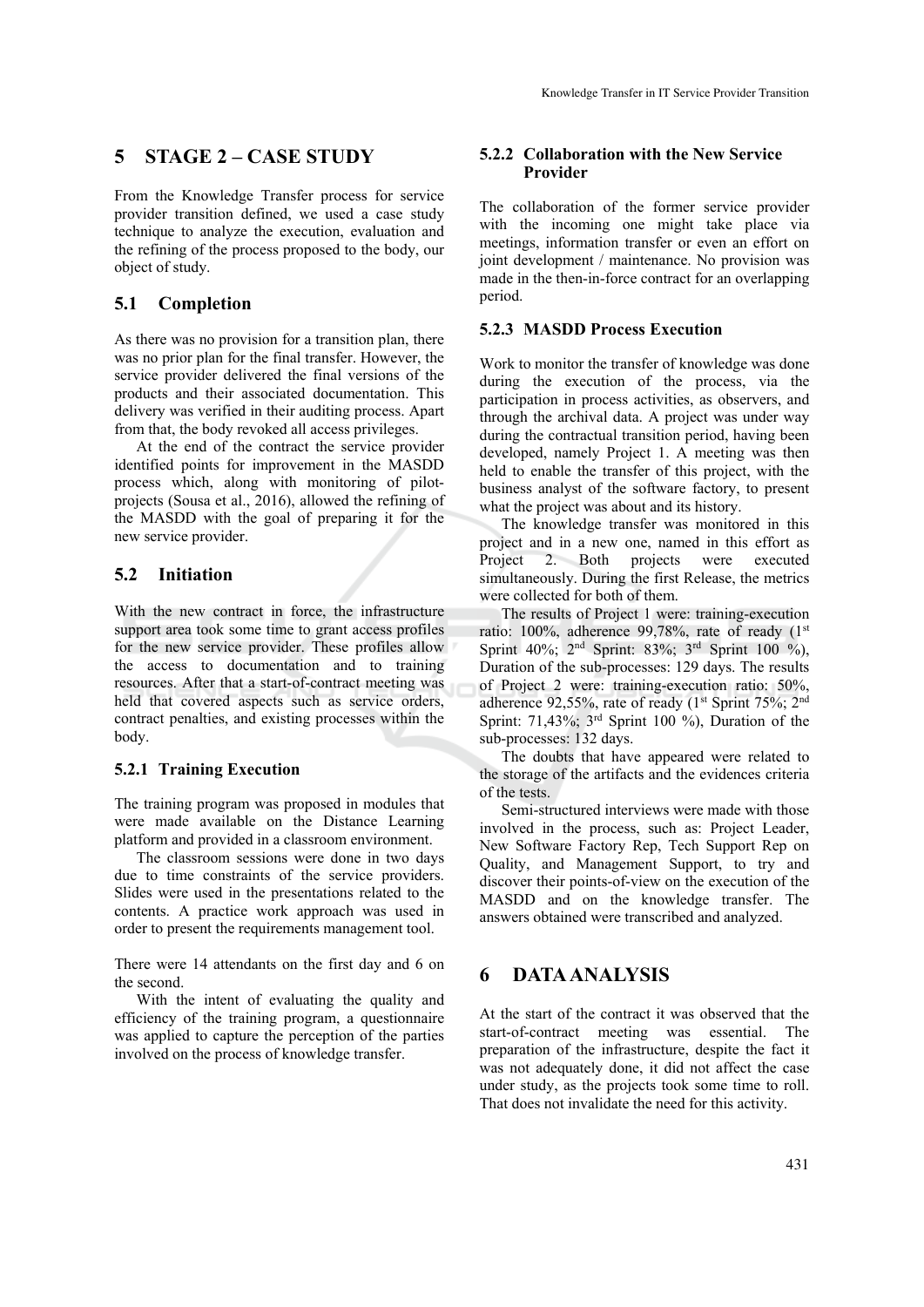In the case of the training program, the evaluation done during the activity showed that, for most of the respondents, the classroom training sessions were evaluated as Good or Excellent on both days. On the first day, from a total of 14 people, 8 people rated it as Good, 4 as Excellent, and 2 as Regular. On the second day, from a total of 6 people, 4 evaluated it as Good and 2 evaluated it as Excellent.

In the execution of the MASDD process, no representative of the new service providers had worked with the new process yet and, as a result, all the reps selected took the training course. As regards the training-execution ratio, Project 2 scored 50%, as the PO and a developer did not attend the training sessions. The non-availability of the PO led this project to a smaller adherence to the process.

The ready rate was lower in the first iterations. Problems were identified with the architecture used, but no issues were found as related to the knowledge transfer. The doubts that were brought up were after all related to aspects that were not made clear in the documentation or in the training sessions. This way it was possible to identify improvements in the MASDD process.

The product verification was longer than anticipated in both projects, 30 and 18 days, respectively, as two failures occurred. We concluded that a lack of expertise of the supplier as to how the product would be evaluated produced such failures. The body has guides for quality checking and the contractor was unaware of them. Therefore, a reference to these guides was added to the process.

At the end of the execution of the knowledge transfer process, the answers from the interviews done were ranked into categories such as: *access to information* and *efficacy in knowledge transfer*. As regards the access to information, the respondents indicated the approach they considered the most efficient to learn about the process and to clear eventual queries. Diverging opinions were found between the distance training, classroom training and the documentation. They also pointed that the representatives of the body and the documentation were enough to clear the doubts then produced.

In the answers related to the efficacy of the knowledge transfer, we found that some gaps in the definitions of the MASDD affected the knowledge transfer, as shown below:

*'Artifacts not related to the MASDD (but to the project) are still 'lying about''. A lack was observed of a general view of what is necessary to deliver (of the process as a whole, in the MASDD and outside the MASDD).'* 

*'I believe there are complications related to what to do. I have seen acceptance tests get similar to the steps of a use case. I saw that the manual has insufficient information and other flaws in documentation. Although this is not about the process, but about the products and their quality levels. '* 

Despite all of these gaps, all those interviewed said that the activities for knowledge transfer, as proposed, would allow an understanding and the execution of the MASDD process.

With the obtained results, the following lessons learned were identified.

- Infrastructure preparation is essential to provide knowledge artifacts.
- Good relationship with the outgoing service provider can facilitate the process.
- Care should be exercised in the preparation of the process documentation and of the training sessions to prevent an adverse effect on the execution of the services.

# **7 CONCLUSIONS**

The service provider transition process in organizations is a critical period as a loss of knowledge can occur. In order to avoid it, it is essential that the knowledge transfer process in this period is planned and monitored.

This work describes a proposal, the execution and evaluation of a knowledge transfer process for a contractual transition, as witnessed in a Brazilian Government body. The process was based on related study practices of the eSCM-CL model and on Brazilian Law.

In the transition that occurred in the body of our study, the data collected from two projects allowed us to evaluate the process proposed. Considering the gaps found in the MASDD process during its execution, we found that the preparation of the training program and the granting of access to process data and the services to be transferred are essential elements for a successful knowledge transfer process.

At the end of the transition period it was found that the process proposed was effective and helped in the transfer of knowledge.

This work is a study of a single case but it is possible to observe that the process can be generalized to service provider transitions involving contracting organizations of IT services.